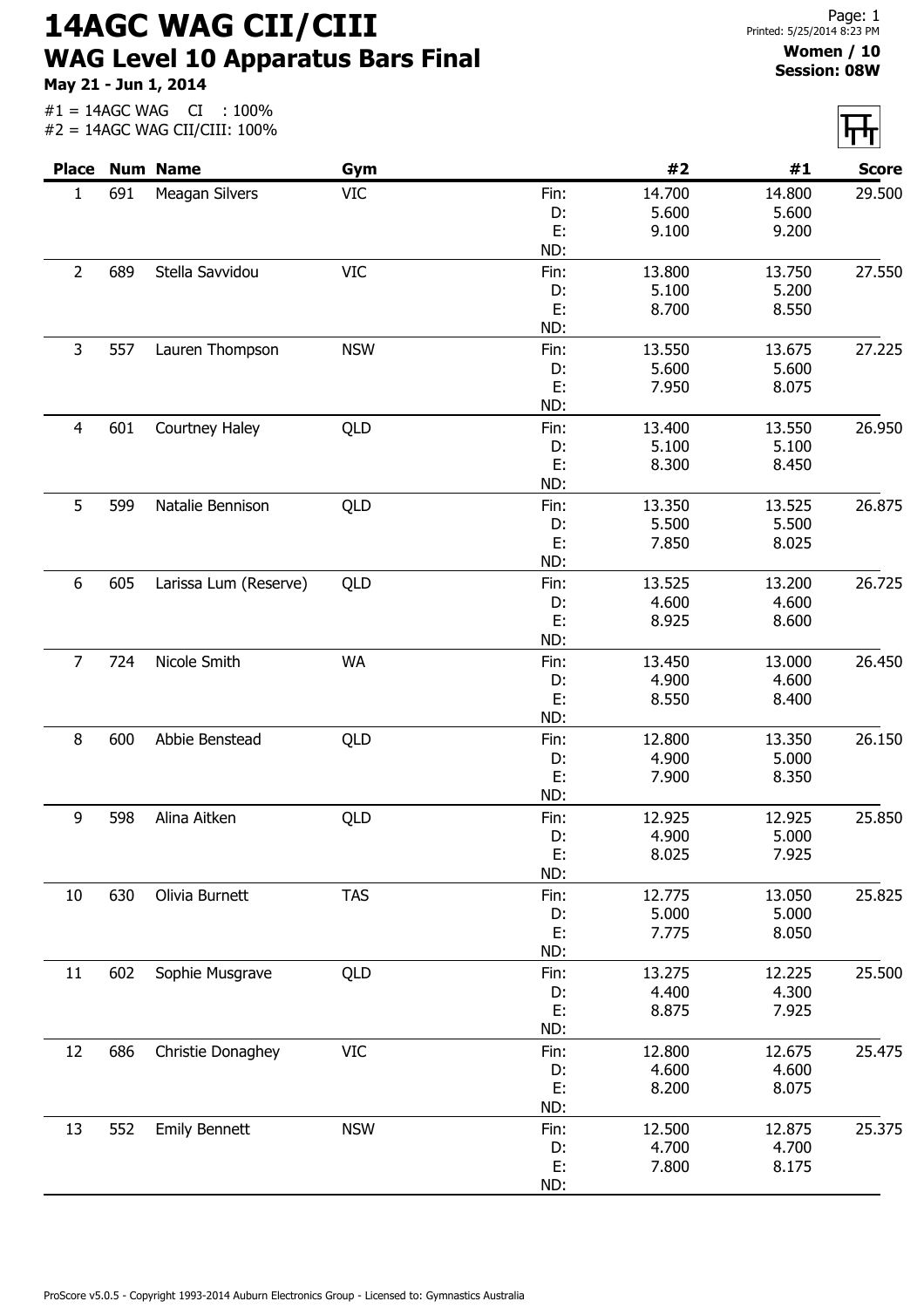14AGC WAG CII/CIII WAG Level 10 Apparatus Bars Final

May 21 - Jun 1, 2014

#1 = 14AGC WAG CI : 100%

Women / 10 Session: 08W

|              |     | $#2 = 14AGC WAG CII/CIII: 100\%$ |            |            |                 |                 | <u> पर्पा</u> |
|--------------|-----|----------------------------------|------------|------------|-----------------|-----------------|---------------|
| <b>Place</b> |     | <b>Num Name</b>                  | Gym        |            | #2              | #1              | <b>Score</b>  |
| 14           | 511 | Hannah Breynard                  | ACT        | Fin:       | 11.900          | 13.400          | 25.300        |
|              |     |                                  |            | D:         | 4.600           | 5.000           |               |
|              |     |                                  |            | E:<br>ND:  | 7.300           | 8.400           |               |
|              |     |                                  |            |            |                 |                 |               |
| 15           | 606 | Monica Slack (Reserve)           | QLD        | Fin:<br>D: | 12.275<br>3.800 | 12.550<br>3.800 | 24.825        |
|              |     |                                  |            | E:         | 8.475           | 8.750           |               |
|              |     |                                  |            | ND:        |                 |                 |               |
| 16           | 687 | Taylah Laval                     | <b>VIC</b> | Fin:       | 11.000          | 13.775          | 24.775        |
|              |     |                                  |            | D:         | 3.800           | 5.300           |               |
|              |     |                                  |            | E:         | 7.200           | 8.475           |               |
|              |     |                                  |            | ND:        |                 |                 |               |
| 17           | 688 | Nicole Quine                     | <b>VIC</b> | Fin:       | 10.700          | 13.325          | 24.025        |
|              |     |                                  |            | D:         | 4.800           | 5.300           |               |
|              |     |                                  |            | E:         | 5.900           | 8.025           |               |
|              |     |                                  |            | ND:        |                 |                 |               |
| 18           | 604 | Ali Kay (Reserve)                | QLD        | Fin:       | 11.975          | 12.000          | 23.975        |
|              |     |                                  |            | D:         | 4.000           | 4.000           |               |
|              |     |                                  |            | E:         | 7.975           | 8.000           |               |
|              |     |                                  |            | ND:        |                 |                 |               |
| 19           | 555 | Stephanie Magiros                | <b>NSW</b> | Fin:       | 11.850          | 12.000          | 23.850        |
|              |     |                                  |            | D:         | 4.000           | 4.100           |               |
|              |     |                                  |            | E:         | 7.850           | 7.900           |               |
|              |     |                                  |            | ND:        |                 |                 |               |
| 20           | 553 | Breeanna Carter                  | <b>NSW</b> | Fin:       | 11.450          | 12.100          | 23.550        |
|              |     |                                  |            | D:         | 3.700           | 3.900           |               |
|              |     |                                  |            | E:         | 7.750           | 8.200           |               |
|              |     |                                  |            | ND:        |                 |                 |               |
| 21           | 723 | Nicole De Vries                  | <b>WA</b>  | Fin:       | 11.675          | 11.825          | 23.500        |
|              |     |                                  |            | D:         | 4.700           | 4.600           |               |
|              |     |                                  |            | E:<br>ND:  | 6.975           | 7.225           |               |
|              |     |                                  |            |            |                 |                 |               |
| 22           | 722 | Olivia Brown                     | WA         | Fin:       | 11.925          | 11.250          | 23.175        |
|              |     |                                  |            | D:<br>E:   | 4.500<br>7.425  | 4.500<br>6.750  |               |
|              |     |                                  |            | ND:        |                 |                 |               |
| 23           | 607 | Breanna Walker (Reserve) QLD     |            | Fin:       | 10.575          | 12.325          | 22.900        |
|              |     |                                  |            | D:         | 3.700           | 3.800           |               |
|              |     |                                  |            | E:         | 6.875           | 8.525           |               |
|              |     |                                  |            | ND:        |                 |                 |               |
| 24           | 556 | Kathryn Ramsay                   | <b>NSW</b> | Fin:       | 11.175          | 11.600          | 22.775        |
|              |     |                                  |            | D:         | 2.600           | 2.900           |               |
|              |     |                                  |            | E:         | 8.575           | 8.700           |               |
|              |     |                                  |            | ND:        |                 |                 |               |
| 25           | 554 | Breanna Hale                     | <b>NSW</b> | Fin:       | 10.850          | 11.125          | 21.975        |
|              |     |                                  |            | D:         | 3.500           | 3.800           |               |
|              |     |                                  |            | Е.         | 7.350           | 7.325           |               |
|              |     |                                  |            | ND:        |                 |                 |               |
| 26           | 603 | Taylor Ryan                      | QLD        | Fin:       | 8.850           | 12.875          | 21.725        |
|              |     |                                  |            | D:         | 3.500           | 4.400           |               |
|              |     |                                  |            | E:         | 5.350           | 8.475           |               |
|              |     |                                  |            | ND:        |                 |                 |               |